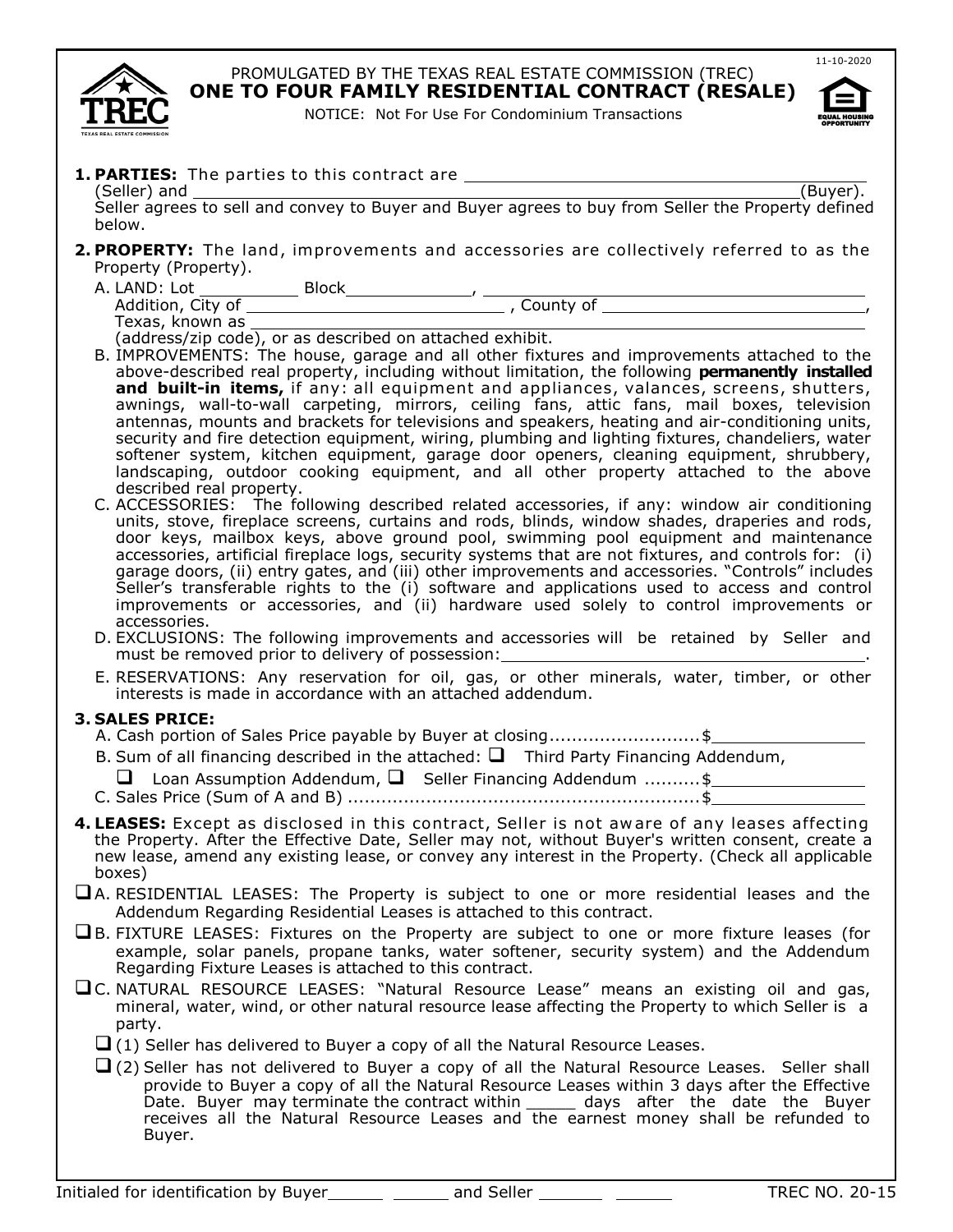| Contract Concerning |  |
|---------------------|--|
|                     |  |

# **5. EARNEST MONEY AND TERMINATION OPTION:**

A. DELIVERY OF EARNEST MONEY AND OPTION FEE: Within 3 days after the Effective Date, Buyer must deliver to , as escrow agent, at

 $(address):$  \$

as earnest money and \$ Fee shall be made payable to escrow agent and may be paid separately or combined in a single payment.

- (1) Buyer shall deliver additional earnest money of  $\frac{1}{2}$  to escrow agent within \_\_\_\_\_\_\_ days after the Effective Date of this contract.
- (2) If the last day to deliver the earnest money, Option Fee, or the additional earnest money falls on a Saturday, Sunday, or legal holiday, the time to deliver the earnest money, Option Fee, or the additional earnest money, as applicable, is extended until the end of the next day that is not a Saturday, Sunday, or legal holiday.
- (3) The amount(s) escrow agent receives under this paragraph shall be applied first to the Option Fee, then to the earnest money, and then to the additional earnest money.
- (4) Buyer authorizes escrow agent to release and deliver the Option Fee to Seller at any time without further notice to or consent from Buyer, and releases escrow agent from liability for delivery of the Option Fee to Seller. The Option Fee will be credited to the Sales Price at closing.
- B. TERMINATION OPTION: For nominal consideration, the receipt of which Seller acknowledges, and Buyer's agreement to pay the Option Fee within the time required, Seller grants Buyer the unrestricted right to terminate this contract by giving notice of termination to Seller within days after the Effective Date of this contract (Option Period). Notices under this paragraph must be given by 5:00 p.m. (local time where the Property is located) by the date specified. If Buyer gives notice of termination within the time prescribed: (i) the Option Fee will not be refunded and escrow agent shall release any Option Fee remaining with escrow agent to Seller; and (ii) any earnest money will be refunded to Buyer.
- C. FAILURE TO TIMELY DELIVER EARNEST MONEY: If Buyer fails to deliver the earnest money within the time required, Seller may terminate this contract or exercise Seller's remedies under Paragraph 15, or both, by providing notice to Buyer before Buyer delivers the earnest money.
- D. FAILURE TO TIMELY DELIVER OPTION FEE: If no dollar amount is stated as the Option Fee or if Buyer fails to deliver the Option Fee within the time required, Buyer shall not have the unrestricted right to terminate this contract under this paragraph 5.
- E. TIME: **Time is of the essence for this paragraph and strict compliance with the time for performance is required.**

# **6. TITLE POLICY AND SURVEY:**

A. TITLE POLICY: Seller shall furnish to Buyer at  $\Box$  Seller's  $\Box$  Buyer's expense an owner policy of title insurance (Title Policy) issued by (Title

Company) in the amount of the Sales Price, dated at or after closing, insuring Buyer against loss under the provisions of the Title Policy, subject to the promulgated exclusions (including existing building and zoning ordinances) and the following exceptions:

- (1) Restrictive covenants common to the platted subdivision in which the Property is located.
- (2) The standard printed exception for standby fees, taxes and assessments.
- (3) Liens created as part of the financing described in Paragraph 3.
- (4) Utility easements created by the dedication deed or plat of the subdivision in which the Property is located.
- (5) Reservations or exceptions otherwise permitted by this contract or as may be approved by Buyer in writing.
- (6) The standard printed exception as to marital rights.
- (7) The standard printed exception as to waters, tidelands, beaches, streams, and related matters.
- (8) The standard printed exception as to discrepancies, conflicts, shortages in area or boundary lines, encroachments or protrusions, or overlapping improvements:
- (i) will not be amended or deleted from the title policy; or
- $\overline{\mathbf{a}}$  (ii) will be amended to read, "shortages in area" at the expense of  $\mathbf{a}$  Buyer  $\mathbf{a}$  Seller.
- (9) The exception or exclusion regarding minerals approved by the Texas Department of **Insurance**
- B. COMMITMENT: Within 20 days after the Title Company receives a copy of this contract, Seller shall furnish to Buyer a commitment for title insurance (Commitment) and, at Buyer's expense, legible copies of restrictive covenants and documents evidencing exceptions in the Commitment (Exception Documents) other than the standard printed exceptions. Seller authorizes the Title Company to deliver the Commitment and Exception Documents to Buyer at Buyer's address shown in Paragraph 21. If the Commitment and Exception Documents are not delivered to Buyer within the specified time, the time for delivery will be automatically extended up to 15 days or 3 days before the Closing Date, whichever is earlier. If the Commitment and Exception Documents are not delivered within the time required, Buyer may terminate this contract and the earnest money will be refunded to Buyer.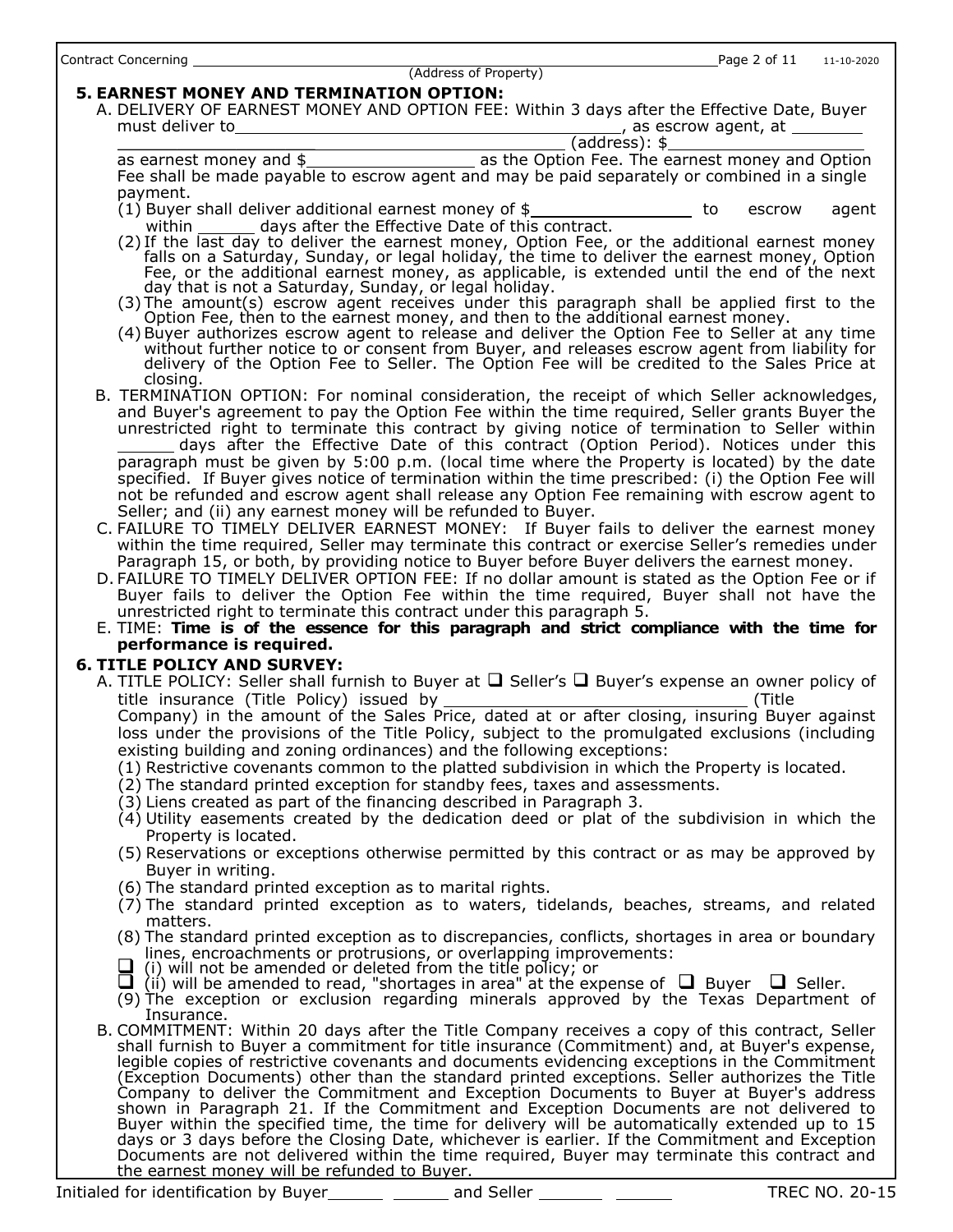(Address of Property) C. SURVEY: The survey must be made by a registered professional land surveyor acceptable to the

Title Company and Buyer's lender(s). (Check one box only)  $\Box(1)$ Within \_\_\_\_\_\_\_\_ days after the Effective Date of this contract, Seller shall furnish to Buyer and Title Company Seller's existing survey of the Property and a Residential Real Property Affidavit promulgated by the Texas Department of Insurance (T-47 Affidavit). **If Seller fails to furnish the existing survey or affidavit within the time prescribed, Buyer shall obtain a new survey at Seller's expense no later than 3 days prior to Closing Date.**  If the existing survey or affidavit is not acceptable to Title Company or Buyer's lender(s), Buyer shall obtain a new survey at  $\square$  Seller's  $\square$  Buyer's expense no later than 3 days prior to Closing Date.<br> **Q**(2)Within \_\_\_\_\_\_\_\_ days after the Effective Date of this contract, Buyer shall obtain a new survey at Buyer's expense. Buyer is deemed to receive the survey on the date of actual receipt or the date specified in this paragraph, whichever is earlier.<br> **Q**(3)Within \_\_\_\_\_\_\_ days after the Effective Date of this conti \_ days after the Effective Date of this contract, Seller, at Seller's expense shall furnish a new survey to Buyer. D. OBJECTIONS: Buyer may object in writing to defects, exceptions, or encumbrances to title: disclosed on the survey other than items 6A(1) through (7) above; disclosed in the Commitment other than items 6A(1) through (9) above; or which prohibit the following use or activity: . Buyer must object the earlier of (i) the Closing Date or (ii) \_\_\_\_\_\_ days after Buyer receives the Commitment, Exception Documents, and the survey. Buyer's failure to object within the time allowed will constitute a waiver of Buyer's right to object; except that the requirements in Schedule C of the Commitment are not waived by Buyer. Provided Seller is not obligated to incur any expense, Seller shall cure any timely objections of Buyer or any third party lender within 15 days after Seller receives the objections (Cure Period) and the Closing Date will be extended as necessary. If objections are not cured within the Cure Period, Buyer may, by delivering notice to Séller within 5 days after the end of the Cure Period: (i) terminate this contract and the earnest money will be refunded to Buyer; or (ii) waive the objections. If Buyer does not terminate within the time required, Buyer shall be deemed to have waived the objections. If the Commitment or Survey is revised or any new Exception Document(s) is delivered, Buyer may object to any new matter revealed in the revised Commitment or Survey or new Exception Document(s) within the same time stated in this paragraph to make objections beginning when the revised Commitment, Survey, or Exception Document(s) is delivered to Buyer. E. TITLE NOTICES: (1) ABSTRACT OR TITLE POLICY: Broker advises Buyer to have an abstract of title covering the Property examined by an attorney of Buyer's selection, or Buyer should be furnished with or obtain a Title Policy. If a Title Policy is furnished, the Commitment should be promptly reviewed by an attorney of Buyer's choice due to the time limitations on Buyer's right to object. (2) MEMBERSHIP IN PROPERTY OWNERS ASSOCIATION(S): The Property  $\Box$  is  $\Box$  is not subject to mandatory membership in a property owners association(s). If the Property is subject to mandatory membership in a property owners association(s), Seller notifies Buyer under §5.012, Texas Property Code, that, as a purchaser of property in the residential community identified in Paragraph 2A in which the Property is located, you are obligated to be a member of the property owners association(s). Restrictive covenants governing the use and occupancy of the Property and all dedicatory instruments governing the establishment, maintenance, or operation of this residential community have been or will be recorded in the Real Property Records of the county in which the Property is located. Copies of the restrictive covenants and dedicatory instruments may be obtained from the county clerk. **You are obligated to pay assessments to the property owners association(s). The amount of the assessments is subject to change. Your failure to pay the assessments could result in enforcement of the association's lien on and the foreclosure of the Property.**  Section 207.003, Property Code, entitles an owner to receive copies of any document that governs the establishment, maintenance, or operation of a subdivision, including, but not limited to, restrictions, bylaws, rules and regulations, and a resale certificate from a property owners' association. A resale certificate contains information including, but not limited to, statements specifying the amount and frequency of regular assessments and the style and cause number of lawsuits to which the property owners' association is a party, other than lawsuits relating to unpaid ad valorem taxes of an individual member of the association. These documents must be made available to you by the property owners' association or the association's agent on your request. **If Buyer is concerned about these matters, the TREC promulgated Addendum for Property Subject to Mandatory Membership in a Property Owners Association(s) should be used.** (3) STATUTORY TAX DISTRICTS: If the Property is situated in a utility or other statutorily created district providing water, sewer, drainage, or flood control facilities and services,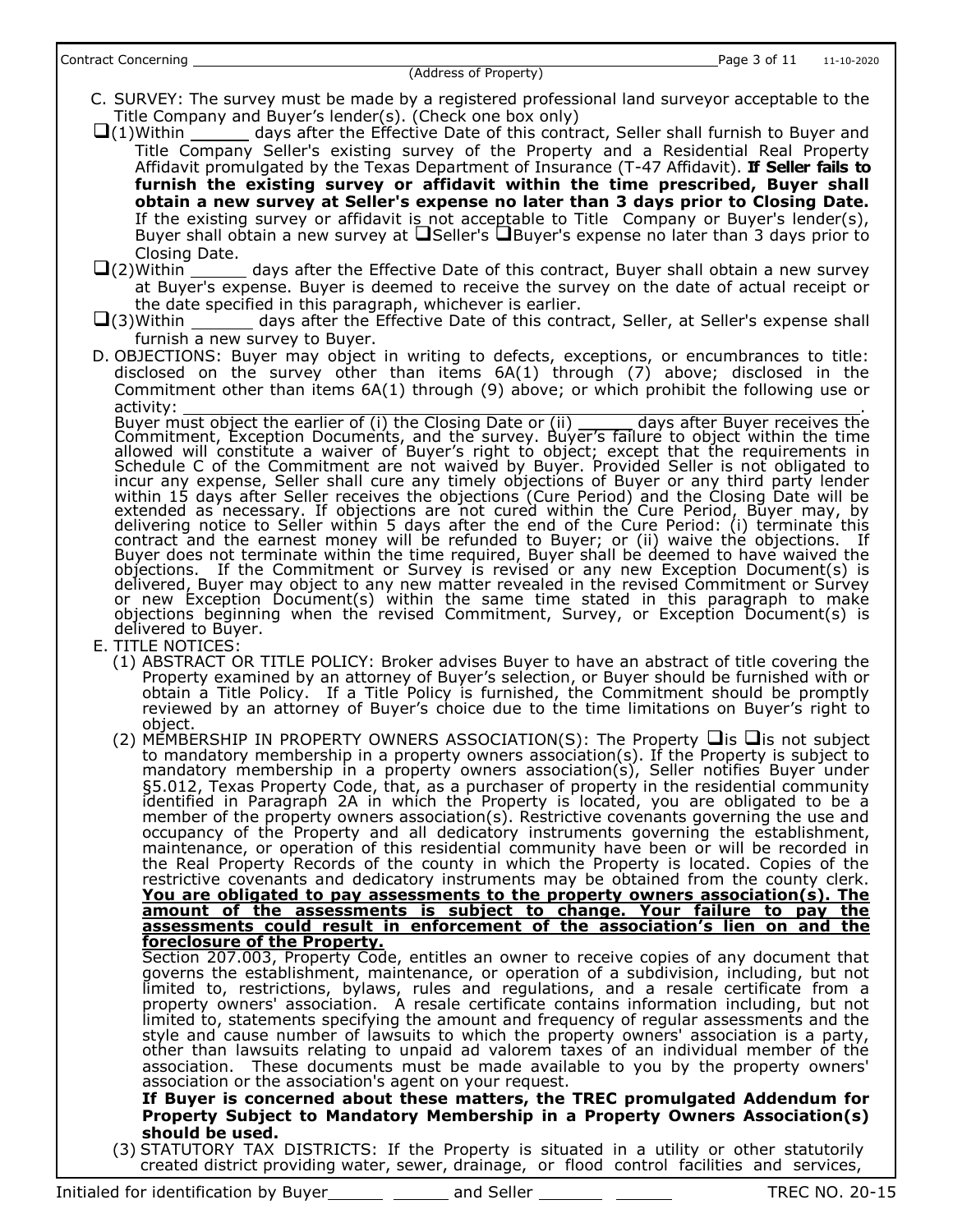Chapter 49, Texas Water Code, requires Seller to deliver and Buyer to sign the statutory notice relating to the tax rate, bonded indebtedness, or standby fee of the district prior to final execution of this contract.

- (4) TIDE WATERS: If the Property abuts the tidally influenced waters of the state, §33.135, Texas Natural Resources Code, requires a notice regarding coastal area property to be included in the contract. An addendum containing the notice promulgated by TREC or required by the parties must be used.
- (5) ANNEXATION: If the Property is located outside the limits of a municipality, Seller notifies Buyer under §5.011, Texas Property Code, that the Property may now or later be included in the extraterritorial jurisdiction of a municipality and may now or later be subject to annexation by the municipality. Each municipality maintains a map that depicts its boundaries and extraterritorial jurisdiction. To determine if the Property is located within a municipality's extraterritorial jurisdiction or is likely to be located within a municipality's extraterritorial jurisdiction, contact all municipalities located in the general proximity of the Property for further information.
- (6) PROPERTY LOCATED IN A CERTIFICATED SERVICE AREA OF A UTILITY SERVICE PROVIDER: Notice required by §13.257, Water Code: The real property, described in Paragraph 2, that you are about to purchase may be located in a certificated water or sewer service area, which is authorized by law to provide water or sewer service to the properties in the certificated area. If your property is located in a certificated area there may be special costs or charges that you will be required to pay before you can receive water or sewer service. There may be a period required to construct lines or other facilities necessary to provide water or sewer service to your property. You are advised to determine if the property is in a certificated area and contact the utility service provider to determine the cost that you will be required to pay and the period, if any, that is required to provide water or sewer service to your property. The undersigned Buyer hereby acknowledges receipt of the foregoing notice at or before the execution of a binding contract for the purchase of the real property described in Paragraph 2 or at closing of purchase of the real property.
- (7) PUBLIC IMPROVEMENT DISTRICTS: If the Property is in a public improvement district, §5.014, Property Code, requires Seller to notify Buyer as follows: As a purchaser of this parcel of real property you are obligated to pay an assessment to a municipality or county for an improvement project undertaken by a public improvement district under Chapter 372, Local Government Code. The assessment may be due annually or in periodic installments. More information concerning the amount of the assessment and the due dates of that assessment may be obtained from the municipality or county levying the assessment. The amount of the assessments is subject to change. Your failure to pay the assessments could result in a lien on and the foreclosure of your property.
- (8) TRANSFER FEES: If the Property is subject to a private transfer fee obligation, §5.205, Property Code, requires Seller to notify Buyer as follows: The private transfer fee obligation may be governed by Chapter 5, Subchapter G of the Texas Property Code.
- (9) PROPANE GAS SYSTEM SERVICE AREA: If the Property is located in a propane gas system service area owned by a distribution system retailer, Seller must give Buyer written notice as required by §141.010, Texas Utilities Code. An addendum containing the notice approved by TREC or required by the parties should be used.
- (10) NOTICE OF WATER LEVEL FLUCTUATIONS: If the Property adjoins an impoundment of water, including a reservoir or lake, constructed and maintained under Chapter 11, Water Code, that has a storage capacity of at least 5,000 acre-feet at the impoundment's normal operating level, Seller hereby notifies Buyer: "The water level of the impoundment of water adjoining the Property fluctuates for various reasons, including as a result of: (1) an entity lawfully exercising its right to use the water stored in the impoundment; or (2) drought or flood conditions."

# **7. PROPERTY CONDITION:**

- A. ACCESS, INSPECTIONS AND UTILITIES: Seller shall permit Buyer and Buyer's agents access to the Property at reasonable times. Buyer may have the Property inspected by inspectors selected by Buyer and licensed by TREC or otherwise permitted by law to make inspections. Any hydrostatic testing must be separately authorized by Seller in writing. Seller at Seller's expense shall immediately cause existing utilities to be turned on and shall keep the utilities on during the time this contract is in effect.
- B. SELLER'S DISCLOSURE NOTICE PURSUANT TO §5.008, TEXAS PROPERTY CODE (Notice): (Check one box only)
- $\mathbf{Q}(1)$  Buyer has received the Notice.
- $\Box$  (2) Buyer has not received the Notice. Within \_\_\_\_\_\_\_\_\_ days after the Effective Date of this contract, Seller shall deliver the Notice to Buyer. If Buyer does not receive the Notice, Buyer may terminate this contract at any time prior to the closing and the earnest money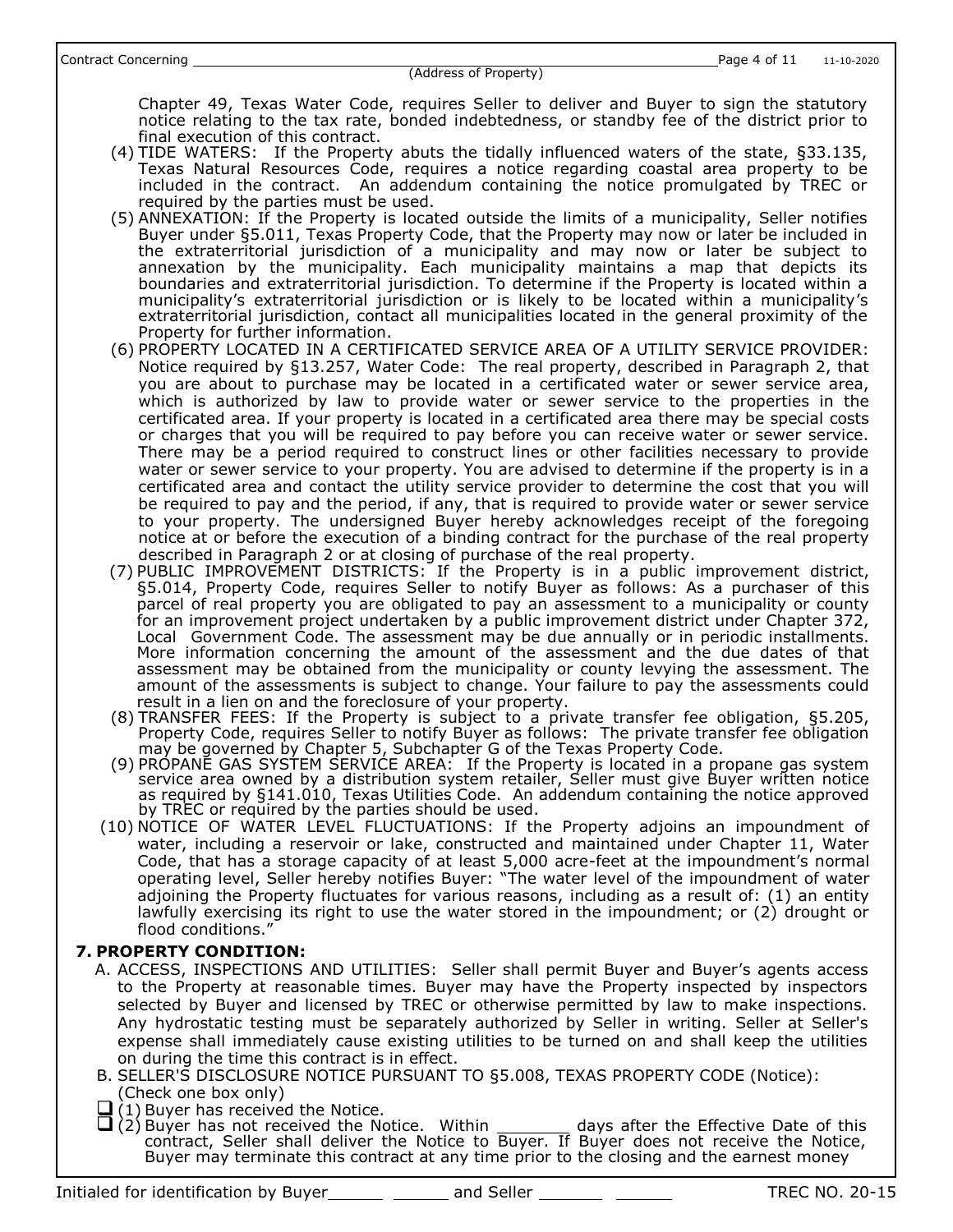will be refunded to Buyer. If Seller delivers the Notice, Buyer may terminate this contract for any reason within 7 days after Buyer receives the Notice or prior to the closing, whichever first occurs, and the earnest money will be refunded to Buyer.  $\Box$  (3) The Seller is not required to furnish the notice under the Texas Property Code. C. SELLER'S DISCLOSURE OF LEAD-BASED PAINT AND LEAD-BASED PAINT HAZARDS is required by Federal law for a residential dwelling constructed prior to 1978. D. ACCEPTANCE OF PROPERTY CONDITION: "As Is" means the present condition of the Property with any and all defects and without warranty except for the warranties of title and the warranties in this contract. Buyer's agreement to accept the Property As Is under Paragraph 7D(1) or (2) does not preclude Buyer from inspecting the Property under Paragraph 7A, from negotiating repairs or treatments in a subsequent amendment, or from terminating this contract during the Option Period, if any. (Check one box only)  $\Box$  (1) Buyer accepts the Property As Is.  $\Box$  (2) Buyer accepts the Property As Is provided Seller, at Seller's expense, shall complete the following specific repairs and treatments: (Do not insert general phrases, such as "subject to inspections" that do not identify specific repairs and treatments.) E. LENDER REQUIRED REPAIRS AND TREATMENTS: Unless otherwise agreed in writing, neither party is obligated to pay for lender required repairs, which includes treatment for wood destroying insects. If the parties do not agree to pay for the lender required repairs or treatments, this contract will terminate and the earnest money will be refunded to Buyer. If the cost of lender required repairs and treatments exceeds 5% of the Sales Price, Buyer may terminate this contract and the earnest money will be refunded to Buyer. F. COMPLETION OF REPAIRS AND TREATMENTS: Unless otherwise agreed in writing: (i) Seller shall complete all agreed repairs and treatments prior to the Closing Date; and (ii) all required permits must be obtained, and repairs and treatments must be performed by persons who are licensed to provide such repairs or treatments or, if no license is required by law, are commercially engaged in the trade of providing such repairs or treatments. At Buyer's election, any transferable warranties received by Seller with respect to the repairs and treatments will be transferred to Buyer at Buyer's expense. If Seller fails to complete any agreed repairs and treatments prior to the Closing Date, Buyer may exercise remedies under Paragraph 15 or extend the Closing Date up to 5 days if necessary for Seller to complete the repairs and treatments. G.ENVIRONMENTAL MATTERS: Buyer is advised that the presence of wetlands, toxic substances, including asbestos and wastes or other environmental hazards, or the presence of a threatened or endangered species or its habitat may affect Buyer's intended use of the Property. If Buyer is concerned about these matters, an addendum promulgated by TREC or required by the parties should be used. H.RESIDENTIAL SERVICE CONTRACTS: Buyer may purchase a residential service contract from a residential service company licensed by TREC. If Buyer purchases a residential service contract, Seller shall reimburse Buyer at closing for the cost of the residential service contract in an amount not exceeding \$\_\_\_\_\_\_\_\_\_\_\_\_\_\_\_\_\_\_\_. Buyer should review any residential service contract for the scope of coverage, exclusions and limitations. **The purchase of a residential service contract is optional. Similar coverage may be purchased from various companies authorized to do business in Texas. 8. BROKERS AND SALES AGENTS:**  A. BROKER OR SALES AGENT DISCLOSURE: Texas law requires a real estate broker or sales agent who is a party to a transaction or acting on behalf of a spouse, parent, child, business entity in which the broker or sales agent owns more than 10%, or a trust for which the broker or sales agent acts as a trustee or of which the broker or sales agent or the broker or sales agent's spouse, parent or child is a beneficiary, to notify the other party in writing before entering into a contract of sale. Disclose if applicable: . B.BROKERS' FEES: All obligations of the parties for payment of brokers' fees are contained in separate written agreements. **9. CLOSING:** A. The closing of the sale will be on or before  $\sim$  , 20 , or within 7 days after objections made under Paragraph 6D have been cured or waived, whichever date is later (Closing Date). If either party fails to close the sale by the Closing Date, the non-defaulting party may exercise the remedies contained in Paragraph 15. B. At closing: (1) Seller shall execute and deliver a general warranty deed conveying title to the Property to Buyer and showing no additional exceptions to those permitted in Paragraph 6 and furnish tax statements or certificates showing no delinquent taxes on the Property.

(2) Buyer shall pay the Sales Price in good funds acceptable to the escrow agent.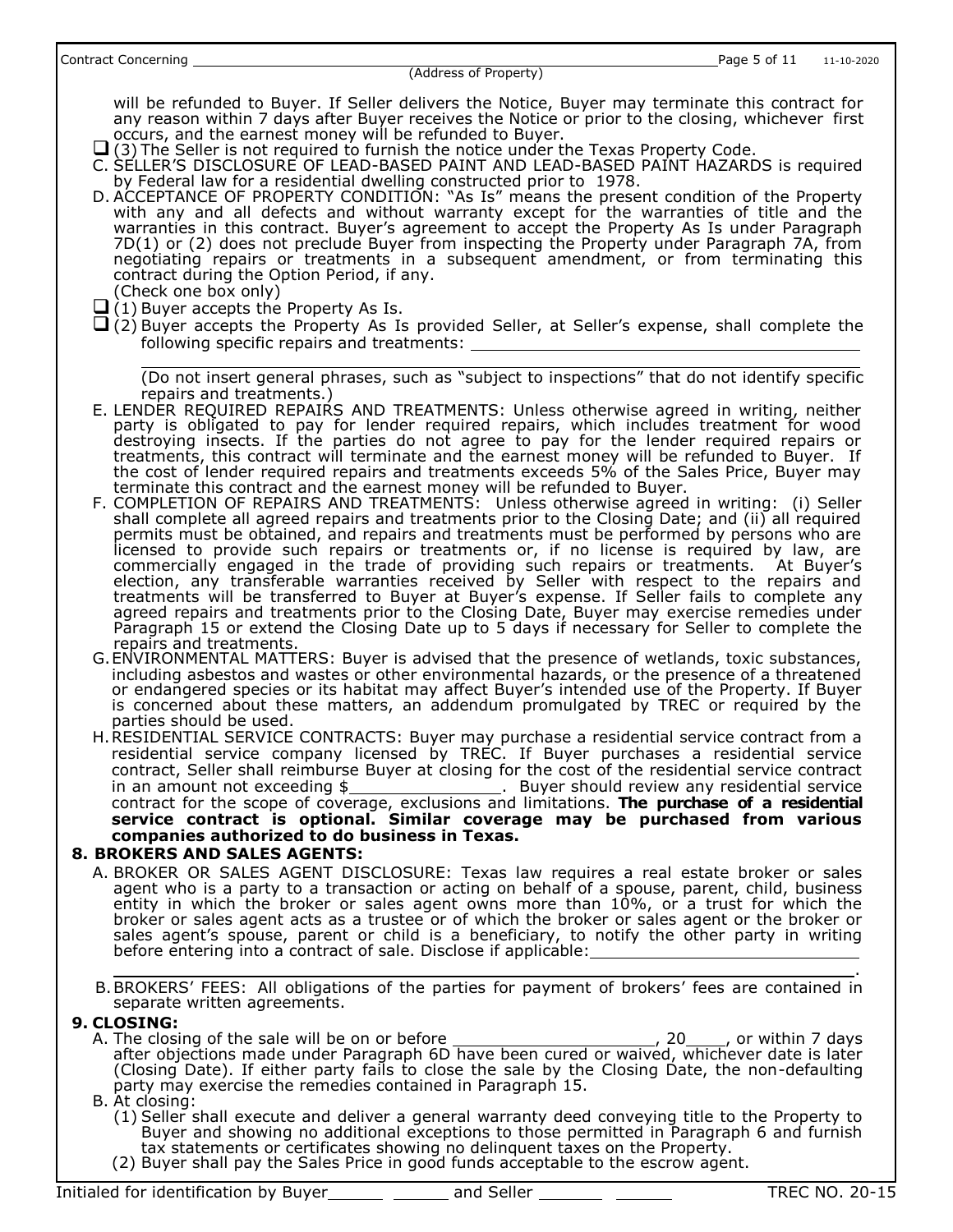- (3) Seller and Buyer shall execute and deliver any notices, statements, certificates, affidavits, releases, loan documents and other documents reasonably required for the closing of the sale and the issuance of the Title Policy.
- (4) There will be no liens, assessments, or security interests against the Property which will not be satisfied out of the sales proceeds unless securing the payment of any loans assumed by Buyer and assumed loans will not be in default.

### **10. POSSESSION:**

- A. BUYER'S POSSESSION: Seller shall deliver to Buyer possession of the Property in its present or required condition, ordinary wear and tear excepted:  $\Box$ upon closing and funding  $\Box$ according to a temporary residential lease form promulgated by TREC or other written lease required by the parties. Any possession by Buyer prior to closing or by Seller after closing which is not authorized by a written lease will establish a tenancy at sufferance relationship between the parties. **Consult your insurance agent prior to change of ownership and possession because insurance coverage may be limited or terminated. The absence of a written lease or appropriate insurance coverage may expose the parties to economic loss.**
- B. SMART DEVICES: "Smart Device" means a device that connects to the internet to enable remote use, monitoring, and management of: (i) the Property; (ii) items identified in any Non-Realty Items Addendum; or (iii) items in a Fixture Lease assigned to Buyer. At the time Seller delivers possession of the Property to Buyer, Seller shall:
	- (1) deliver to Buyer written information containing all access codes, usernames, passwords, and applications Buyer will need to access, operate, manage, and control the Smart Devices; and
	- (2) terminate and remove all access and connections to the improvements and accessories from any of Seller's personal devices including but not limited to phones and computers.
- **11. SPECIAL PROVISIONS:** (Insert only factual statements and business details applicable to the sale. TREC rules prohibit license holders from adding factual statements or business details for which a contract addendum, lease or other form has been promulgated by TREC for mandatory use.)

# **12. SETTLEMENT AND OTHER EXPENSES:**

- A. The following expenses must be paid at or prior to closing:
	- (1) Expenses payable by Seller (Seller's Expenses):
		- (a) Releases of existing liens, including prepayment penalties and recording fees; release of Seller's loan liability; tax statements or certificates; preparation of deed; one-half of escrow fee; and other expenses payable by Seller under this contract.
		- (b) Seller shall also pay an amount not to exceed  $\frac{1}{2}$  to be applied in the following order: Buyer's Expenses which Buyer is prohibited from paying by FHA, VA, Texas Veterans Land Board or other governmental loan programs, and then to other Buyer's Expenses as allowed by the lender.
	- (2) Expenses payable by Buyer (Buyer's Expenses): Appraisal fees; loan application fees; origination charges; credit reports; preparation of loan documents; interest on the notes from date of disbursement to one month prior to dates of first monthly payments; recording fees; copies of easements and restrictions; loan title policy with endorsements required by lender; loan-related inspection fees; photos; amortization schedules; one-half of escrow fee; all prepaid items, including required premiums for flood and hazard insurance, reserve deposits for insurance, ad valorem taxes and special governmental assessments; final compliance inspection; courier fee; repair inspection; underwriting fee; wire transfer fee; expenses incident to any loan; Private Mortgage Insurance Premium (PMI), VA Loan Funding Fee, or FHA Mortgage Insurance Premium (MIP) as required by the lender; and other expenses payable by Buyer under this contract.
- B. If any expense exceeds an amount expressly stated in this contract for such expense to be paid by a party, that party may terminate this contract unless the other party agrees to pay such excess. Buyer may not pay charges and fees expressly prohibited by FHA, VA, Texas Veterans Land Board or other governmental loan program regulations.
- **13. PRORATIONS:** Taxes for the current year, interest, maintenance fees, assessments, dues and rents will be prorated through the Closing Date. The tax proration may be calculated taking into consideration any change in exemptions that will affect the current year's taxes. If taxes for the current year vary from the amount prorated at closing, the parties shall adjust the prorations when tax statements for the current year are available. If taxes are not paid at or prior to closing, Buyer shall pay taxes for the current year.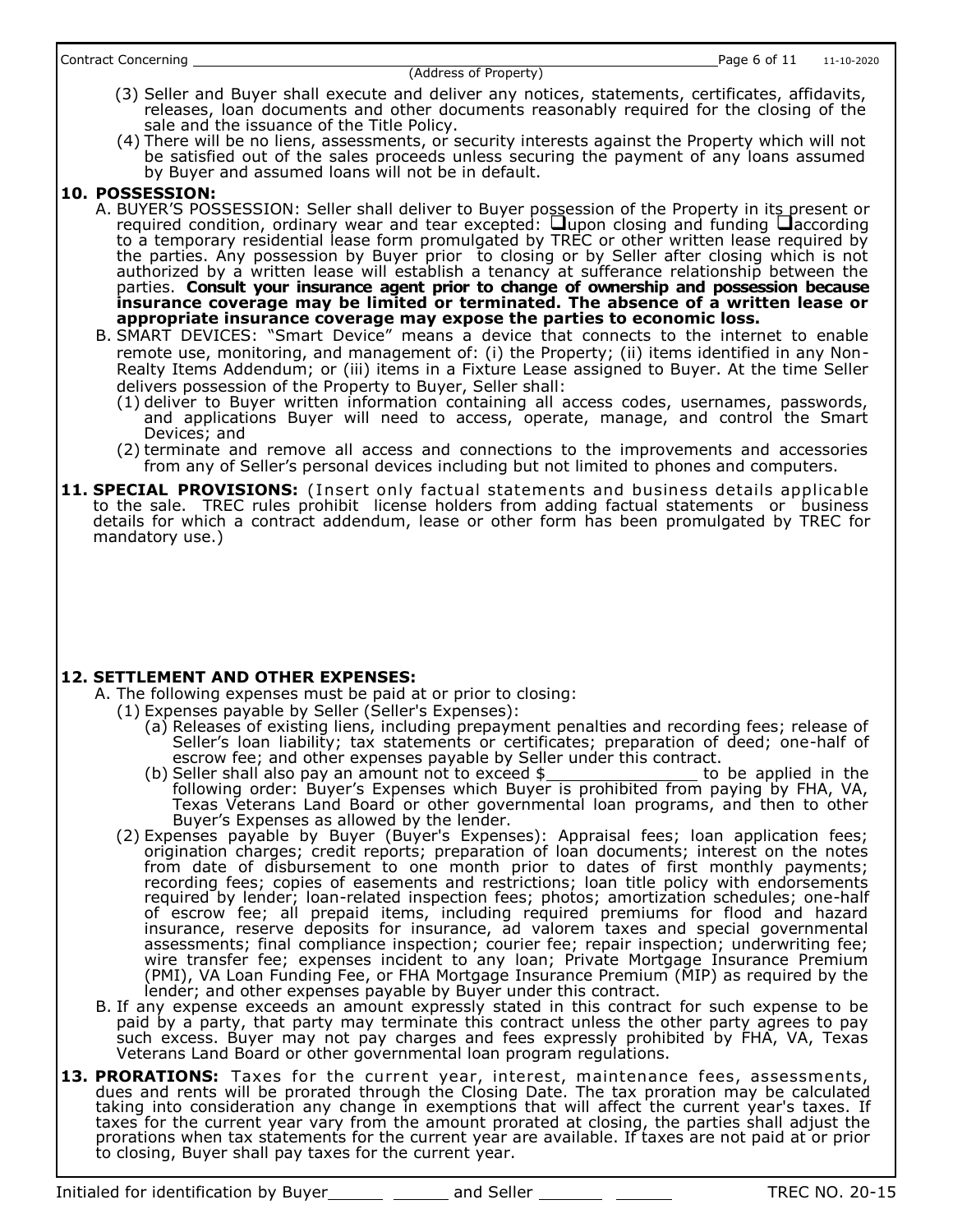- **14. CASUALTY LOSS:** If any part of the Property is damaged or destroyed by fire or other casualty after the Effective Date of this contract, Seller shall restore the Property to its previous condition as soon as reasonably possible, but in any event by the Closing Date. If Seller fails to do so due to factors beyond Seller's control, Buyer may (a) terminate this contract and the earnest money will be refunded to Buyer (b) extend the time for performance up to 15 days and the Closing Date will be extended as necessary or (c) accept the Property in its damaged condition with an assignment of insurance proceeds, if permitted by Seller's insurance carrier, and receive credit from Seller at closing in the amount of the deductible under the insurance policy. Seller's obligations under this paragraph are independent of any other obligations of Seller under this contract.
- **15. DEFAULT:** If Buyer fails to comply with this contract, Buyer will be in default, and Seller may (a) enforce specific performance, seek such other relief as may be provided by law, or both, or (b) terminate this contract and receive the earnest money as liquidated damages, thereby releasing both parties from this contract. If Seller fails to comply with this contract, Seller will be in default and Buyer may (a) enforce specific performance, seek such other relief as may be provided by law, or both, or (b) terminate this contract and receive the earnest money, thereby releasing both parties from this contract.
- **16. MEDIATION:** It is the policy of the State of Texas to encourage resolution of disputes through alternative dispute resolution procedures such as mediation. Any dispute between Seller and Buyer related to this contract which is not resolved through informal discussion will be submitted to a mutually acceptable mediation service or provider. The parties to the mediation shall bear the mediation costs equally. This paragraph does not preclude a party from seeking equitable relief from a court of competent jurisdiction.
- **17. ATTORNEY'S FEES:** A Buyer, Seller, Listing Broker, Other Broker, or escrow agent w ho prevails in any legal proceeding related to this contract is entitled to recover reasonable attorney's fees and all costs of such proceeding.

### **18. ESCROW:**

- A. ESCROW: The escrow agent is not (i) a party to this contract and does not have liability for the performance or nonperformance of any party to this contract, (ii) liable for interest on the earnest money and (iii) liable for the loss of any earnest money caused by the failure of any financial institution in which the earnest money has been deposited unless the financial institution is acting as escrow agent. Escrow agent may require any disbursement made in connection with this contract to be conditioned on escrow agent's collection of good funds acceptable to escrow agent.
- B. EXPENSES: At closing, the earnest money must be applied first to any cash down payment, then to Buyer's Expenses and any excess refunded to Buyer. If no closing occurs, escrow agent may: (i) require a written release of liability of the escrow agent from all parties; and (ii) require payment of unpaid expenses incurred on behalf of a party. Escrow agent may deduct authorized expenses from the earnest money payable to a party. "Authorized expenses" means expenses incurred by escrow agent on behalf of the party entitled to the earnest money that were authorized by this contract or that party.
- C. DEMAND: Upon termination of this contract, either party or the escrow agent may send a release of earnest money to each party and the parties shall execute counterparts of the release and deliver same to the escrow agent. If either party fails to execute the release, either party may make a written demand to the escrow agent for the earnest money. If only one party makes written demand for the earnest money, escrow agent shall promptly provide a copy of the demand to the other party. If escrow agent does not receive written objection to the demand from the other party within 15 days, escrow agent may disburse the earnest money to the party making demand reduced by the amount of unpaid expenses incurred on behalf of the party receiving the earnest money and escrow agent may pay the same to the creditors. If escrow agent complies with the provisions of this paragraph, each party hereby releases escrow agent from all adverse claims related to the disbursal of the earnest money.
- D. DAMAGES: Any party who wrongfully fails or refuses to sign a release acceptable to the escrow agent within 7 days of receipt of the request will be liable to the other party for (i) damages; (ii) the earnest money; (iii) reasonable attorney's fees; and (iv) all costs of suit.
- E. NOTICES: Escrow agent's notices will be effective when sent in compliance with Paragraph 21. Notice of objection to the demand will be deemed effective upon receipt by escrow agent.
- **19. REPRESENTATIONS:** All covenants, representations and warranties in this contract survive closing. If any representation of Seller in this contract is untrue on the Closing Date, Seller will be in default. Unless expressly prohibited by written agreement, Seller may continue to show the Property and receive, negotiate and accept back up offers.
- **20. FEDERAL TAX REQUIREMENTS:** If Seller is a "foreign person," as defined by Internal Revenue Code and its regulations, or if Seller fails to deliver an affidavit or a certificate of nonforeign status to Buyer that Seller is not a "foreign person," then Buyer shall withhold from the sales proceeds an amount sufficient to comply with applicable tax law and deliver the same to the Internal Revenue Service together with appropriate tax forms. Internal Revenue Service regulations require filing written reports if currency in excess of specified amounts is received in the transaction.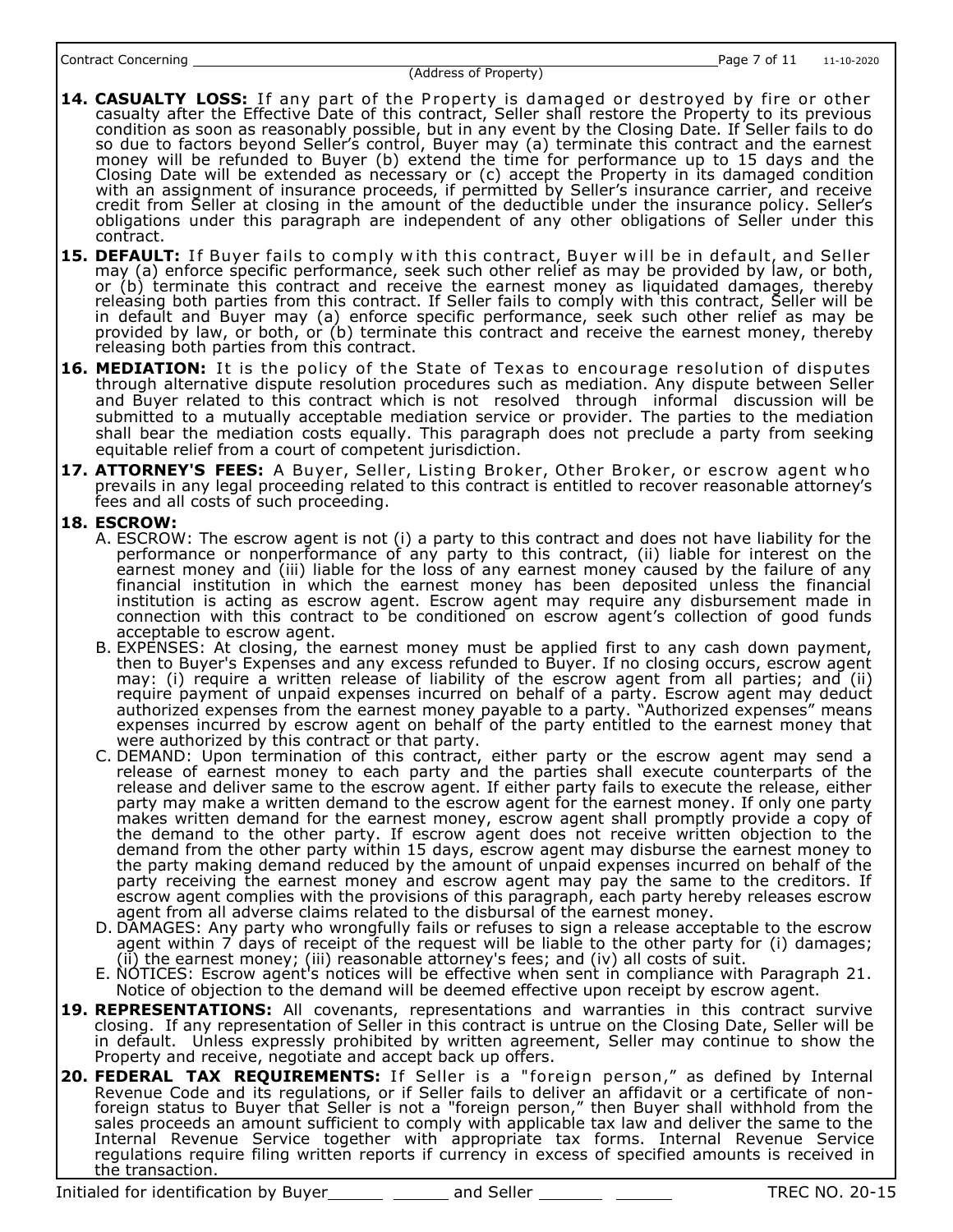|                                                                                                                                                                                                                                                                                                                                            | Page 8 of 11<br>11-10-2020<br><u> 1989 - Johann Barnett, fransk politiker (</u>                                                                                                                                                                                                                                                                                             |
|--------------------------------------------------------------------------------------------------------------------------------------------------------------------------------------------------------------------------------------------------------------------------------------------------------------------------------------------|-----------------------------------------------------------------------------------------------------------------------------------------------------------------------------------------------------------------------------------------------------------------------------------------------------------------------------------------------------------------------------|
| when mailed to, hand-delivered at, or transmitted by fax or electronic transmission as follows:                                                                                                                                                                                                                                            | 21. NOTICES: All notices from one party to the other must be in writing and are effective                                                                                                                                                                                                                                                                                   |
|                                                                                                                                                                                                                                                                                                                                            | To Seller at: <u>with a series of the series of the series of the series of the series of the series of the series of the series of the series of the series of the series of the series of the series of the series of the seri</u>                                                                                                                                        |
| Phone:<br>$\overline{a}$ ( )                                                                                                                                                                                                                                                                                                               | Phone:<br>$\begin{pmatrix} 1 & 1 \\ 1 & 1 \end{pmatrix}$                                                                                                                                                                                                                                                                                                                    |
| E-mail/Fax:<br><b>E-mail/Fax:</b>                                                                                                                                                                                                                                                                                                          |                                                                                                                                                                                                                                                                                                                                                                             |
| E-mail/Fax:                                                                                                                                                                                                                                                                                                                                | E-mail/Fax:<br><u> 1989 - Jan Samuel Barbara, margaret e</u>                                                                                                                                                                                                                                                                                                                |
| contract are (Check all applicable boxes):                                                                                                                                                                                                                                                                                                 | 22. AGREEMENT OF PARTIES: This contract contains the entire agreement of the parties<br>and cannot be changed except by their written agreement. Addenda which are a part of this                                                                                                                                                                                           |
| $\blacksquare$ Third Party Financing Addendum                                                                                                                                                                                                                                                                                              | Seller's Temporary Residential Lease                                                                                                                                                                                                                                                                                                                                        |
| Seller Financing Addendum                                                                                                                                                                                                                                                                                                                  | Short Sale Addendum                                                                                                                                                                                                                                                                                                                                                         |
| Addendum for Property Subject to<br>Mandatory Membership in a Property<br>Owners Association                                                                                                                                                                                                                                               | Addendum for Property Located Seaward<br>of the Gulf Intracoastal Waterway                                                                                                                                                                                                                                                                                                  |
| ■ Buyer's Temporary Residential Lease                                                                                                                                                                                                                                                                                                      | Addendum for Seller's Disclosure of<br>Information on Lead-based Paint and Lead-                                                                                                                                                                                                                                                                                            |
| <b>Q</b> Loan Assumption Addendum<br>$\Box$ Addendum for Sale of Other Property by                                                                                                                                                                                                                                                         | based Paint Hazards as Required by<br>Federal Law                                                                                                                                                                                                                                                                                                                           |
| Buyer                                                                                                                                                                                                                                                                                                                                      | Addendum for Property in a Propane Gas                                                                                                                                                                                                                                                                                                                                      |
| Addendum for Reservation of Oil, Gas<br>and Other Minerals                                                                                                                                                                                                                                                                                 | System Service Area                                                                                                                                                                                                                                                                                                                                                         |
| Addendum for "Back-Up" Contract                                                                                                                                                                                                                                                                                                            | Addendum Regarding Residential Leases<br>Addendum Regarding Fixture Leases                                                                                                                                                                                                                                                                                                  |
| Addendum for Coastal Area Property                                                                                                                                                                                                                                                                                                         |                                                                                                                                                                                                                                                                                                                                                                             |
| Addendum for Authorizing Hydrostatic<br>О<br>Testing                                                                                                                                                                                                                                                                                       | O                                                                                                                                                                                                                                                                                                                                                                           |
| Addendum Concerning Right to<br>Terminate Due to Lender's Appraisal                                                                                                                                                                                                                                                                        |                                                                                                                                                                                                                                                                                                                                                                             |
| Environmental Assessment, Threatened<br>or Endangered Species and Wetlands<br>Addendum                                                                                                                                                                                                                                                     |                                                                                                                                                                                                                                                                                                                                                                             |
| holders from giving legal advice. READ THIS CONTRACT CAREFULLY.                                                                                                                                                                                                                                                                            | 23. CONSULT AN ATTORNEY BEFORE SIGNING: TREC rules prohibit real estate license                                                                                                                                                                                                                                                                                             |
| Buyer's<br>Attorney is: Note and the set of the set of the set of the set of the set of the set of the set of the set of the set of the set of the set of the set of the set of the set of the set of the set of the set of the set of th                                                                                                  | Seller's                                                                                                                                                                                                                                                                                                                                                                    |
|                                                                                                                                                                                                                                                                                                                                            |                                                                                                                                                                                                                                                                                                                                                                             |
|                                                                                                                                                                                                                                                                                                                                            |                                                                                                                                                                                                                                                                                                                                                                             |
| Phone:<br>$\overline{a}$ ( )                                                                                                                                                                                                                                                                                                               | Phone:<br>$\begin{pmatrix} 1 & 1 \\ 1 & 1 \end{pmatrix}$                                                                                                                                                                                                                                                                                                                    |
| $\overline{a}$ ( ) and $\overline{a}$ and $\overline{a}$ and $\overline{a}$ and $\overline{a}$ and $\overline{a}$ and $\overline{a}$ and $\overline{a}$ and $\overline{a}$ and $\overline{a}$ and $\overline{a}$ and $\overline{a}$ and $\overline{a}$ and $\overline{a}$ and $\overline{a}$ and $\overline{a}$ and $\overline{a}$<br>Fax: | $\begin{picture}(20,10) \put(0,0){\vector(1,0){100}} \put(15,0){\vector(1,0){100}} \put(15,0){\vector(1,0){100}} \put(15,0){\vector(1,0){100}} \put(15,0){\vector(1,0){100}} \put(15,0){\vector(1,0){100}} \put(15,0){\vector(1,0){100}} \put(15,0){\vector(1,0){100}} \put(15,0){\vector(1,0){100}} \put(15,0){\vector(1,0){100}} \put(15,0){\vector(1,0){100}} \$<br>Fax: |
| E-mail:<br><u> 1990 - Johann Barbara, martin a</u>                                                                                                                                                                                                                                                                                         | E-mail:                                                                                                                                                                                                                                                                                                                                                                     |
|                                                                                                                                                                                                                                                                                                                                            |                                                                                                                                                                                                                                                                                                                                                                             |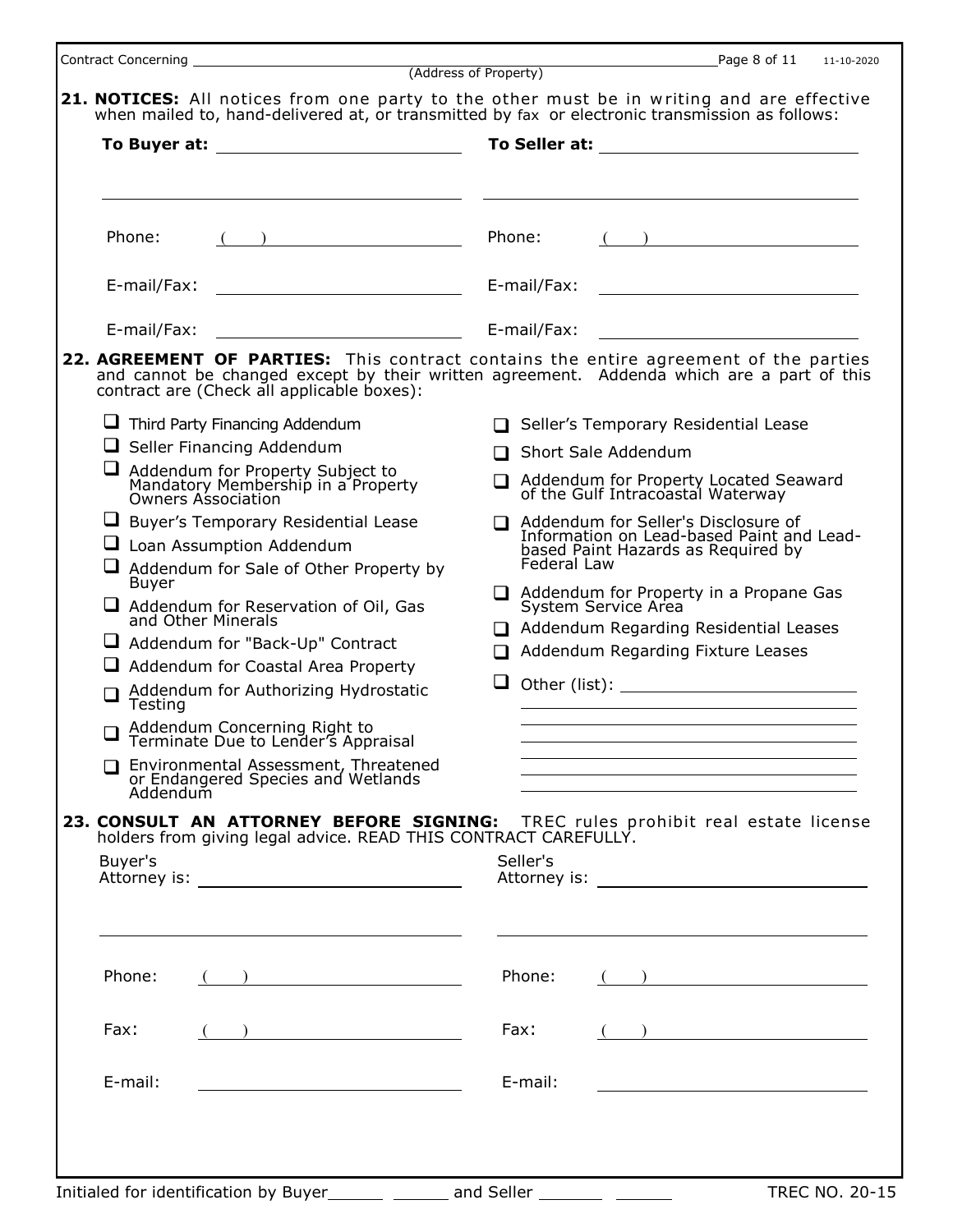|              | 20____ (Effective Date).                                                                           |
|--------------|----------------------------------------------------------------------------------------------------|
|              |                                                                                                    |
|              |                                                                                                    |
| <b>Buyer</b> | Seller                                                                                             |
| <b>Buyer</b> | Seller                                                                                             |
|              |                                                                                                    |
|              |                                                                                                    |
|              | The form of this contract has been approved by the Texas Real Estate Commission.<br>TREC forms are |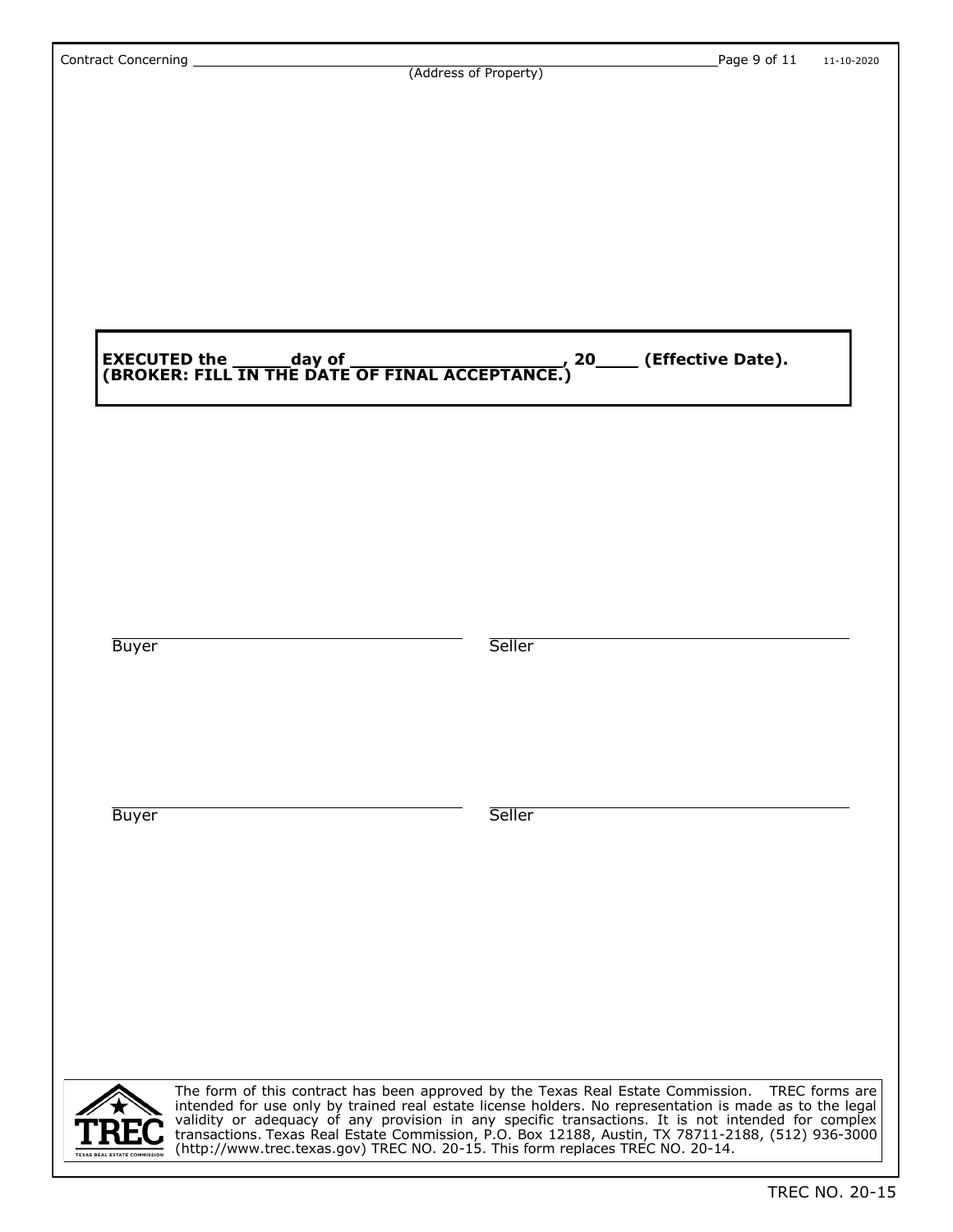| Other Broker Firm                                                                               | License No. | Listing Broker Firm                                                                                                                                                                                                            | License No.         |
|-------------------------------------------------------------------------------------------------|-------------|--------------------------------------------------------------------------------------------------------------------------------------------------------------------------------------------------------------------------------|---------------------|
| $\blacksquare$ Buyer only as Buyer's agent<br>represents<br>Seller as Listing Broker's subagent |             | Seller and Buyer as an intermediary<br>represents<br>Seller only as Seller's agent                                                                                                                                             |                     |
| Associate's Name                                                                                | License No. | Listing Associate's Name                                                                                                                                                                                                       | License No.         |
| <b>Team Name</b>                                                                                |             | Team Name                                                                                                                                                                                                                      |                     |
| Associate's Email Address                                                                       | Phone       | Listing Associate's Email Address                                                                                                                                                                                              | Phone               |
| Licensed Supervisor of Associate                                                                | License No. | Licensed Supervisor of Listing Associate                                                                                                                                                                                       | License No.         |
| Other Broker's Address                                                                          | Phone       | Listing Broker's Office Address                                                                                                                                                                                                | Phone               |
| City<br><b>State</b>                                                                            | Zip         | City                                                                                                                                                                                                                           | <b>State</b><br>Zip |
|                                                                                                 |             | Selling Associate's Name                                                                                                                                                                                                       | License No.         |
|                                                                                                 |             | Team Name                                                                                                                                                                                                                      |                     |
|                                                                                                 |             | Selling Associate's Email Address                                                                                                                                                                                              | Phone               |
|                                                                                                 |             | Licensed Supervisor of Selling Associate                                                                                                                                                                                       | License No.         |
|                                                                                                 |             | Selling Associate's Office Address                                                                                                                                                                                             |                     |
|                                                                                                 |             | City                                                                                                                                                                                                                           | State<br>Zip        |
|                                                                                                 |             | Disclosure: Pursuant to a previous, separate agreement (such as a MLS offer of compensation or other agreement between brokers), Listing Broker has agreed to pay Other Broker a fee (  The previous agreement between brokers |                     |